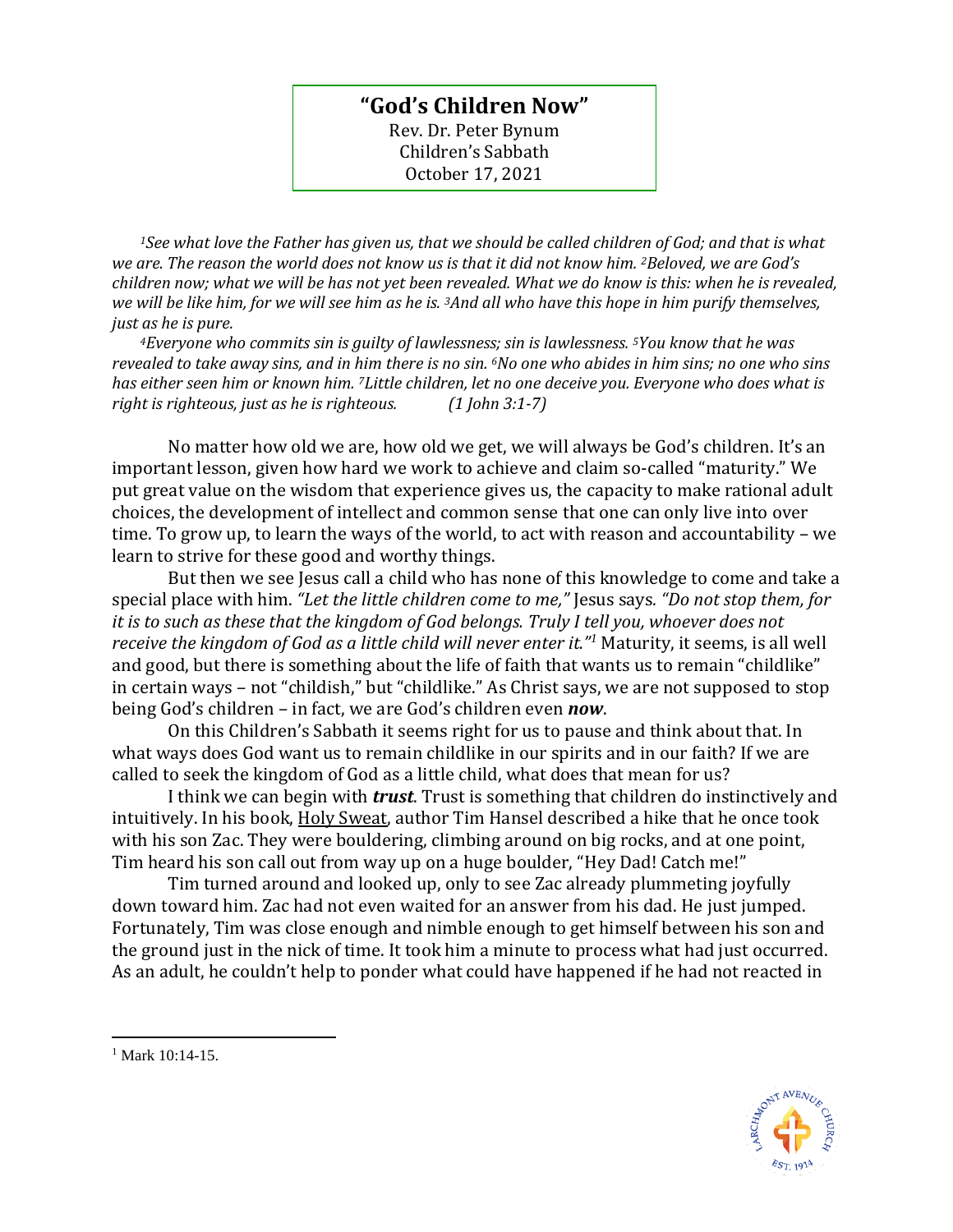time. Finally, he gathered himself enough to blurt out, "Zac! Can you give me one good reason why you did that?!?"

His son wasn't fazed at all. "Sure," he said with a huge smile on this face, "because you're my dad."<sup>2</sup>

Childlike trust knows that God is there, ready to catch us at every instance. Childlike trust proclaims with the psalmist, "*My hope is from [God]. He alone is my rock and my salvation, my fortress; I shall not be shaken.. Trust in [God] at all times, O people; pour out your heart before him; God is a refuge for us."* **<sup>3</sup>** Whoever does not receive the kingdom of God with childlike trust may not ever enter it.

Another aspect of childlike faith is found in the way that children *know instinctively that they are cherished*. At least, that is how it should be. Childhood should be a time when our self-esteem is a given. Far too many children have this innocence stripped away far too early, but we all know what the healthy, hopeful pattern is – that we learn from our parents from a very early age that we are worthy of love, or – even better – that we are loved even when we do not feel worthy of love.

I once heard the preacher Tony Campolo tell a story about a father who lived in a small Midwestern town. The man had a daughter, Janice, who couldn't have been more than four or five. One morning, a huge thunderstorm came over the house – the kind where the flashes of lightning are almost immediately followed by massive thunder claps that seem to be right on top of you, booms that rattle the walls and make your hair stand on end. This was the biggest storm he could remember, and he thought his daughter might be scared. He hopped out of bed and ran upstairs to check on her. When he opened the door to her room, she was standing on the windowsill, pressing as much of her body as she could up to the glass. Rain was pelting the panes and huge flashes of light were popping everywhere. He said, "Janice, *what are you doing*?!"

She said, "*Hold on, dad, I think God is trying to take my picture!*"

When we have childlike faith, we do not spend time worrying about whether we are worthy. Childlike faith knows instinctively that we are precious in God's sight, and that nothing we have done, and nothing we may ever do, will ever limit God's love for us. "*Do not fear,"* God says through the prophet Isaiah, *"for I have redeemed you; I have called you by name, you are mine. When you pass through the waters, I will be with you; and through the rivers, they shall not overwhelm you; when you walk through fire you shall not be burned, and the flame shall not consume you. For I am the LORD your God, the Holy One of Israel, your Savior.'" <sup>4</sup>* God wants us to hold fast to the truth that we are loved – to embrace it easily, completely, and without question, just like a little child would.

Last, but certainly not least, childlike faith understands what *love* really is. Too often, we assume that children don't really "get" love, that they have to live a while before they will really understand it. But the truth is that kids may actually see love, and understand love, even better than mature people do. Not too long ago a group of researchers asked kids between the ages of 5 and 10 what they thought of love, and the answers they got were very revealing. For example, Arnold, age 10, was asked about how

<sup>&</sup>lt;sup>2</sup> "Trust,[" http://www.sermonillustrations.com/a-z/t/trust.htm,](http://www.sermonillustrations.com/a-z/t/trust.htm) October 17, 2020.

 $3$  Psalm 62:5-8.

<sup>4</sup> Isaiah 43:1-3.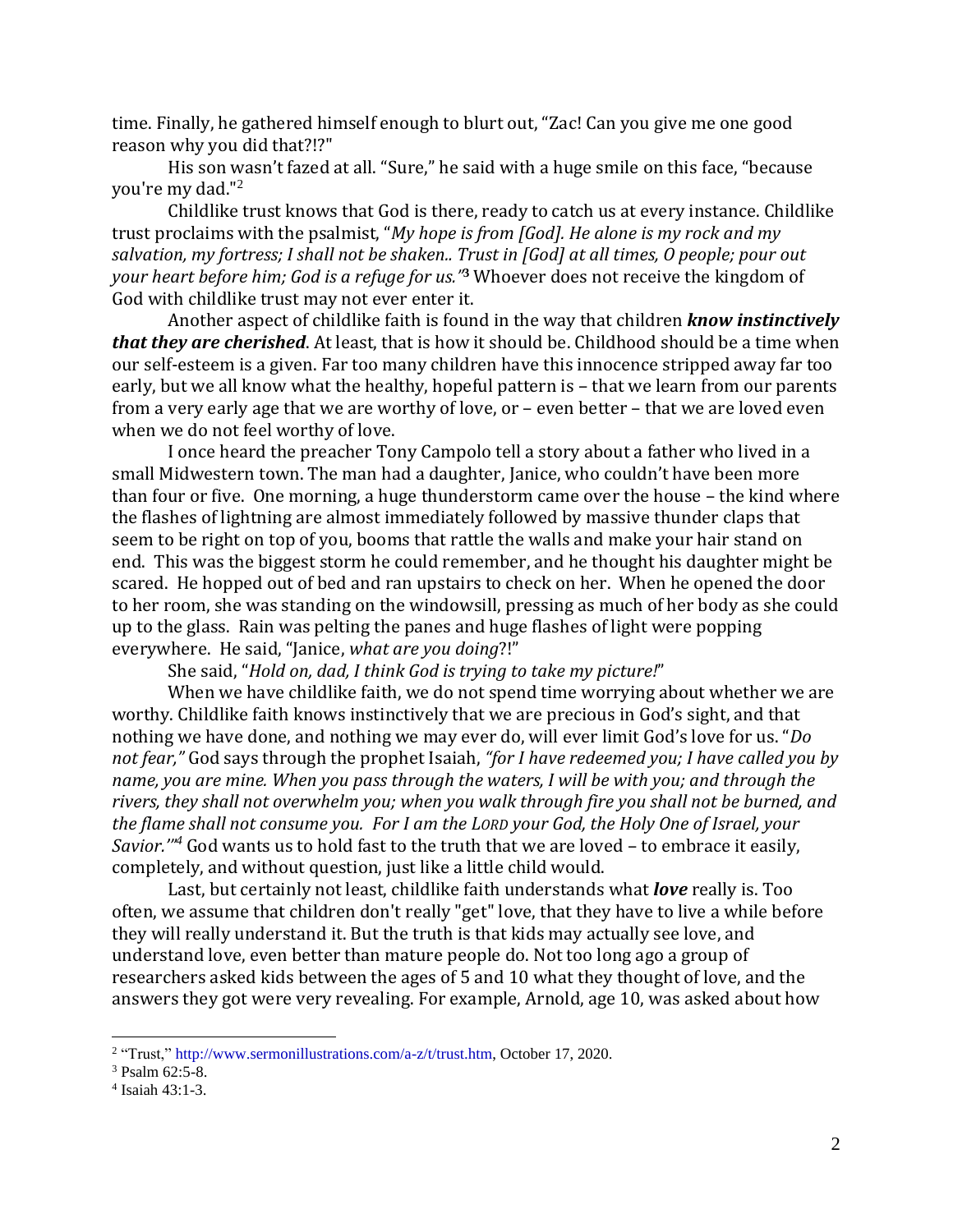people act when they are in love. He said, "*You know they are in love when they act mooshy, like puppy dogs… except puppy dogs don't wag their tails nearly as much*."

When asked how they could tell if two people were married, one six-year-old said, "*Married people usually look happy to talk to other people*." But then his 8-year old friend added, "*You might have to guess based on whether they seem to be yelling at the same kids*."

To the question, "How do you find someone to love?" two answers stood out. One child said, "*If you want to be loved by somebody who isn't already in your family, it doesn't hurt to be beautiful*." But another said, "*Beauty is skin deep. But how rich you are can last a long time*."

Staying in love may be the real trick, some say. But kids seem to get that, too. When asked how people keep love alive, one little boy said, *"One of you should know how to write a check. Because, even if you have tons of love, there is still going to be a lot of bills."*

His friend quickly added, "*And don't forget your wife's name. That will mess up the love."*<sup>5</sup>

Clearly, in one sense, the study proved the old adage that kids will "say the darndest things." But in a much deeper way, the study showed that children understand way more than just the funny nuances of adult relationships. With open and untainted hearts… through clear and unfiltered observation… with wonder, awe, and deep appreciation, the children in that study proved that they know more than enough to answer the simple question "What is love?"…

*"Love is when you go out to eat and you give somebody most of your french fries without making them give you any of theirs."*

*"Love is when a puppy licks your face, even after you left him alone all day."*

*"Love is what's in the room with you at Christmas if you stop opening presents and listen."*

*Love is "[w]hen you tell someone something bad about yourself and you're scared they won't love you anymore. But then you get surprised because not only do they still love you, they love you even more."*

*"When someone loves you, the way they say your name is different. You know that your name is safe in their mouth."*

*"When my grandmother got arthritis, she couldn't bend over and paint her toenails anymore. So my grandfather does it for her all the time, even when his hands got arthritis too. That's love."* <sup>6</sup>

 $<sup>5</sup>$  The quotes above are all listed in "Kids say the darndest things: Kids' Ideas About Love,"</sup> http://entertainmentquotes.tribe.net, posted October 24, 2005.

<sup>6</sup> "Funny Things Kids Say About Love," https://www.romancestuck.com/quotes/kids-quotes.htm, January 28, 2016.